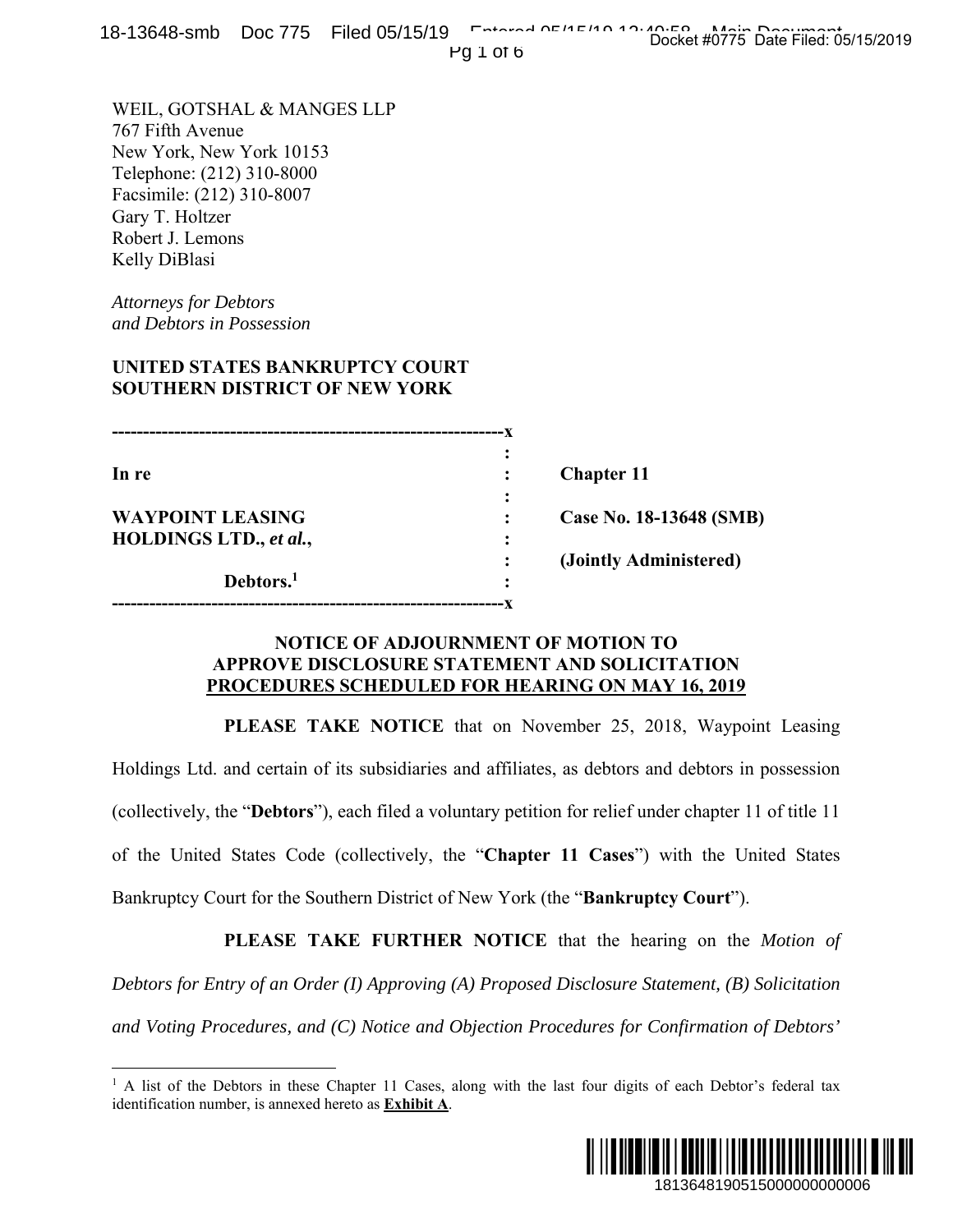### 18-13648-smb Doc 775 Filed 05/15/19 Entered 05/15/19 12:40:58 Main Document Pg 2 of 6

*Plan, and (II) Granting Related Relief* [ECF No. 699] (the "**Motion**") has been consensually adjourned from May 16, 2019 at 10:00 a.m. (Eastern Time) to **May 30, 2019 at 10:00 a.m. (Eastern Time)**.

**PLEASE TAKE FURTHER NOTICE** that, pursuant to the *Final Order* 

*Pursuant to 11 U.S.C. § 105(a) and Fed. R. Bankr. P. 1015(c), 2002(m), and 9007 Implementing*

*Certain Notice and Case Management Procedures* [ECF No. 155], the Debtors' deadline by

which to respond to the objections filed against the Motion has been extended to **May 29, 2019** 

### **at 12:00 p.m. (Eastern Time)**.

**PLEASE TAKE FURTHER NOTICE** that the hearing on the Motion on May

30, 2019 at 10:00 a.m. (Eastern Time) will be held before the Honorable Stuart M. Bernstein,

Bankruptcy Court, Courtroom 723, One Bowling Green, New York, New York, 10004-1408.

Dated: May 15, 2019 New York, New York

> /s/ Robert J. Lemons WEIL, GOTSHAL & MANGES LLP 767 Fifth Avenue New York, New York 10153 Telephone: (212) 310-8000 Facsimile: (212) 310-8007 Gary T. Holtzer Robert J. Lemons Kelly DiBlasi

*Attorneys for Debtors and Debtors in Possession*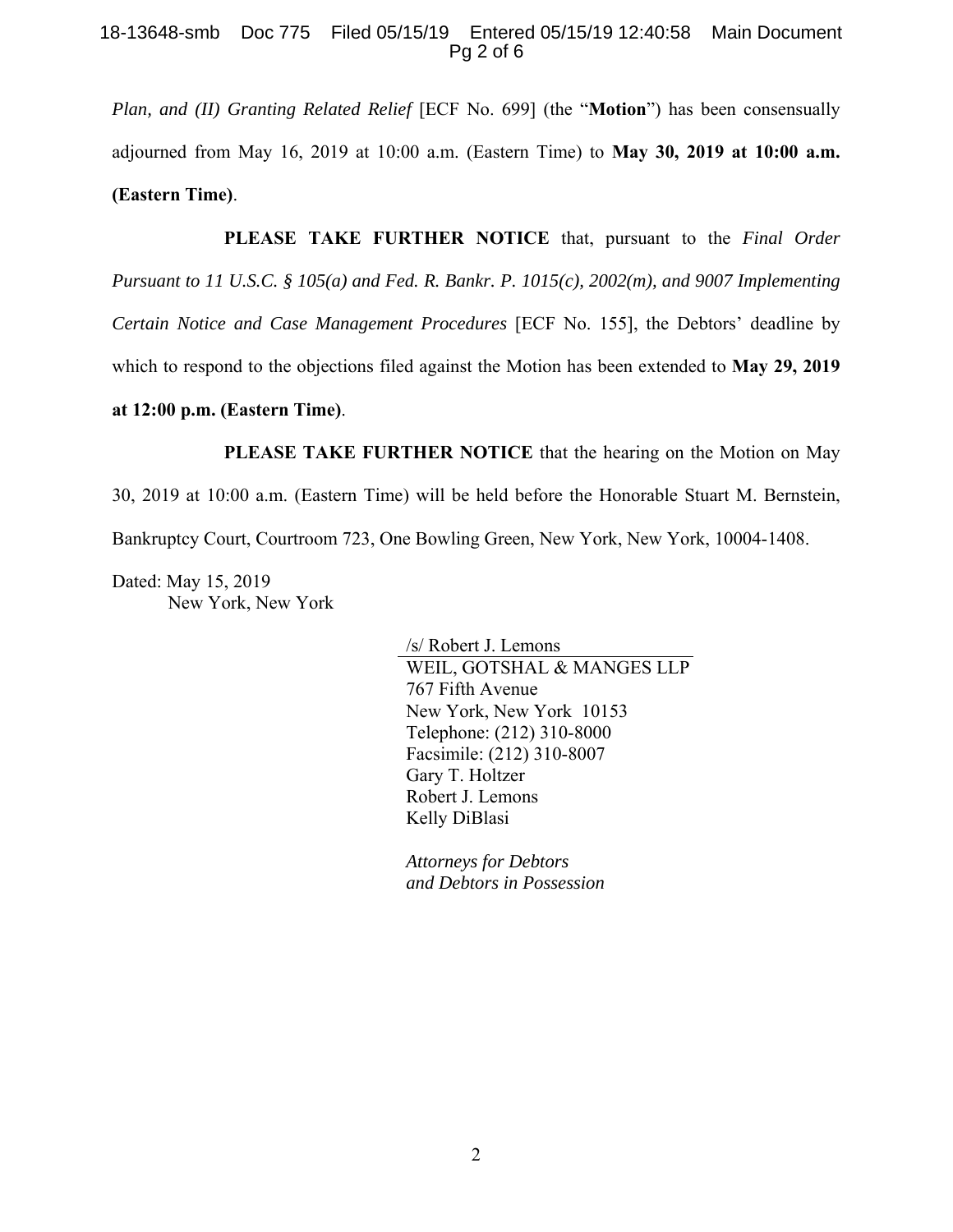18-13648-smb Doc 775 Filed 05/15/19 Entered 05/15/19 12:40:58 Main Document Pg 3 of 6

# **Exhibit A**

**Debtors**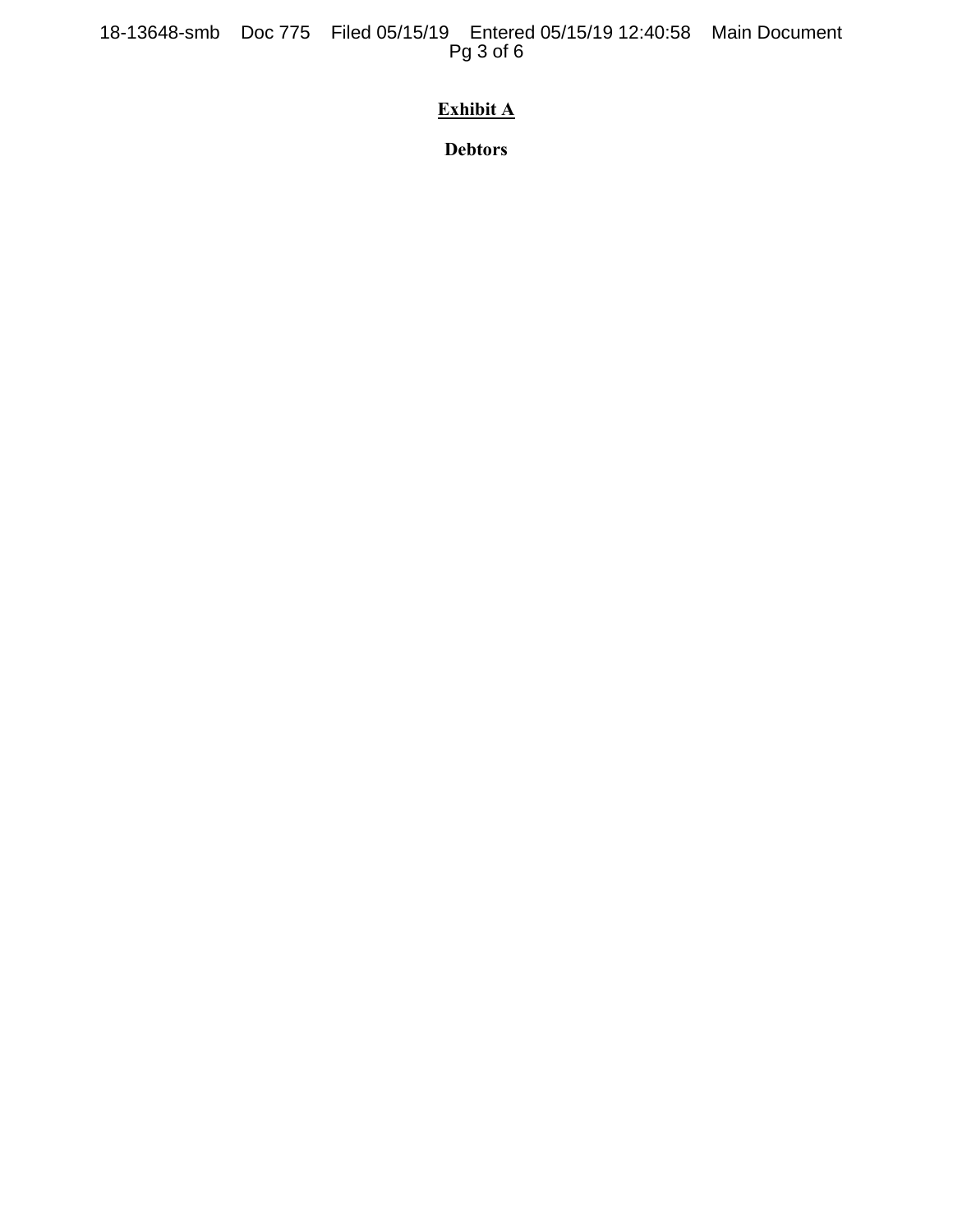# 18-13648-smb Doc 775 Filed 05/15/19 Entered 05/15/19 12:40:58 Main Document Pg 4 of 6

| <b>Debtor</b>                             | Last 4<br>Digits of<br><b>Tax ID</b><br><b>Number</b> | <b>Debtor</b>                                         | Last 4<br>Digits of<br><b>Tax ID</b><br><b>Number</b> |
|-------------------------------------------|-------------------------------------------------------|-------------------------------------------------------|-------------------------------------------------------|
| Waypoint Leasing Holdings Ltd.            | 2899                                                  | <b>MSN 760682 Trust</b>                               | N/A                                                   |
| Waypoint Leasing (Luxembourg)<br>S.à r.l. | 7041                                                  | Waypoint 2916 Business Trust                          | N/A                                                   |
| Waypoint Leasing (Ireland)<br>Limited     | 6600                                                  | <b>MSN 920062 Trust</b>                               | N/A                                                   |
| Waypoint Asset Co 10 Limited              | 2503                                                  | <b>MSN 920125 Trust</b>                               | N/A                                                   |
| MSN 2826 Trust                            | N/A                                                   | <b>MSN 9229 AS</b>                                    | 7652                                                  |
| MSN 2879 Trust                            | N/A                                                   | Waypoint Asset Co 3A Limited                          | 6687                                                  |
| Waypoint Asset Co 11 Limited              | 3073                                                  | <b>MSN 41371 Trust</b>                                | N/A                                                   |
| MSN 2905 Trust                            | N/A                                                   | Waypoint Asset Euro 1A Limited                        | 9804                                                  |
| Waypoint Asset Co 14 Limited              | 1585                                                  | Waypoint Asset Co 1K Limited                          | 2087                                                  |
| Waypoint Asset Co 15 Limited              | 1776                                                  | MSN 4469 Trust                                        | N/A                                                   |
| Waypoint Asset Co 3 Limited               | 3471                                                  | MSN 6655 Trust                                        | N/A                                                   |
| AE Helicopter (5) Limited                 | N/A                                                   | <b>Waypoint Leasing (Luxembourg)</b><br>Euro S.à r.l. | 8928                                                  |
| AE Helicopter (6) Limited                 | N/A                                                   | Waypoint Asset Co 1A Limited                          | 1208                                                  |
| <b>MSN 31141 Trust</b>                    | N/A                                                   | Waypoint Leasing Labuan 1A<br>Limited                 | 2299                                                  |
| <b>MSN 31492 Trust</b>                    | N/A                                                   | Waypoint Asset Co 1C Limited                          | 0827                                                  |
| <b>MSN 36458 Trust</b>                    | N/A                                                   | Waypoint Asset Co 1D Limited                          | 7018                                                  |
| <b>MSN 760543 Trust</b>                   | N/A                                                   | Waypoint Asset Co 1F Limited                          | 6345                                                  |
| <b>MSN 760551 Trust</b>                   | N/A                                                   | Waypoint Asset Co 1G Limited                          | 6494                                                  |
| <b>MSN 760581 Trust</b>                   | N/A                                                   | Waypoint Asset Co 1H Limited                          | 7349                                                  |
| <b>MSN 760628 Trust</b>                   | N/A                                                   | Waypoint Asset Co 1J Limited                          | 7729                                                  |
| <b>MSN 760631 Trust</b>                   | N/A                                                   | <b>MSN 20159 Trust</b>                                | N/A                                                   |
| MSN 6658 Trust                            | N/A                                                   | Waypoint Asset Funding 6 LLC                          | 4964                                                  |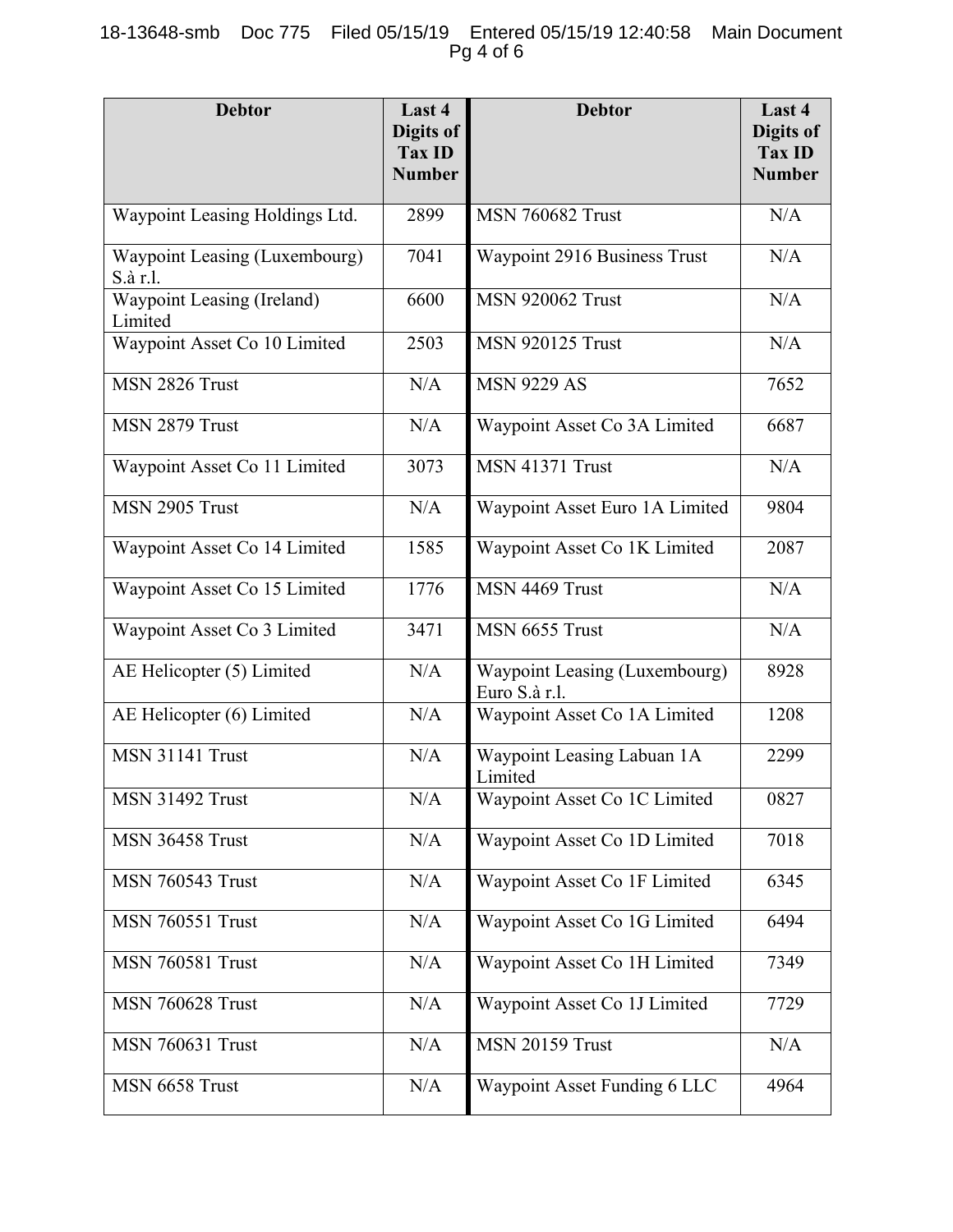# 18-13648-smb Doc 775 Filed 05/15/19 Entered 05/15/19 12:40:58 Main Document Pg 5 of 6

| <b>Debtor</b>                         | Last 4<br><b>Digits of</b><br>Tax ID<br><b>Number</b> | <b>Debtor</b>                        | Last 4<br>Digits of<br><b>Tax ID</b><br><b>Number</b> |
|---------------------------------------|-------------------------------------------------------|--------------------------------------|-------------------------------------------------------|
| Waypoint 760626 Business Trust        | N/A                                                   | Waypoint Asset Co 7 Limited          | 9689                                                  |
| MSN 7152 Trust                        | N/A                                                   | Waypoint Asset Euro 7A Limited       | 2406                                                  |
| MSN 7172 Trust                        | N/A                                                   | Waypoint Asset Co 8 Limited          | 2532                                                  |
| Waypoint Asset Funding 3 LLC          | 4960                                                  | <b>MSN 31041 Trust</b>               | N/A                                                   |
| Waypoint Asset Malta Ltd              | 5348                                                  | <b>MSN 31203 Trust</b>               | N/A                                                   |
| Waypoint Leasing Labuan 3A<br>Limited | 8120                                                  | <b>MSN 31578 Trust</b>               | N/A                                                   |
| Waypoint Leasing UK 3A Limited        | 0702                                                  | <b>MSN 760617 Trust</b>              | N/A                                                   |
| Waypoint Asset Co 4 Limited           | 0301                                                  | <b>MSN 760624 Trust</b>              | N/A                                                   |
| Waypoint Asset Co 5 Limited           | 7128                                                  | <b>MSN 760626 Trust</b>              | N/A                                                   |
| Waypoint Leasing Services LLC         | 8965                                                  | <b>MSN 760765 Trust</b>              | N/A                                                   |
| <b>MSN 14786 Trust</b>                | N/A                                                   | <b>MSN 920063 Trust</b>              | N/A                                                   |
| MSN 2047 Trust                        | N/A                                                   | <b>MSN 920112 Trust</b>              | N/A                                                   |
| MSN 2057 Trust                        | N/A                                                   | Waypoint 206 Trust                   | N/A                                                   |
| Waypoint Asset Co 5B Limited          | 2242                                                  | Waypoint 407 Trust                   | N/A                                                   |
| Waypoint Leasing UK 5A Limited        | 1970                                                  | Waypoint Asset Euro 1B Limited       | 3512                                                  |
| Waypoint Asset Co 6 Limited           | 8790                                                  | Waypoint Asset Euro 1C Limited       | 1060                                                  |
| <b>MSN 31042 Trust</b>                | N/A                                                   | <b>MSN 20012 Trust</b>               | N/A                                                   |
| <b>MSN 31295 Trust</b>                | N/A                                                   | <b>MSN 20022 Trust</b>               | N/A                                                   |
| <b>MSN 31308 Trust</b>                | N/A                                                   | <b>MSN 20025 Trust</b>               | N/A                                                   |
| <b>MSN 920119 Trust</b>               | N/A                                                   | <b>MSN 920113 Trust</b>              | N/A                                                   |
| <b>Waypoint Asset Funding 8 LLC</b>   | 4776                                                  | Waypoint Asset Co Germany<br>Limited | 5557                                                  |
| Waypoint Leasing UK 8A Limited        | 2906                                                  | <b>MSN 31046 Trust</b>               | N/A                                                   |